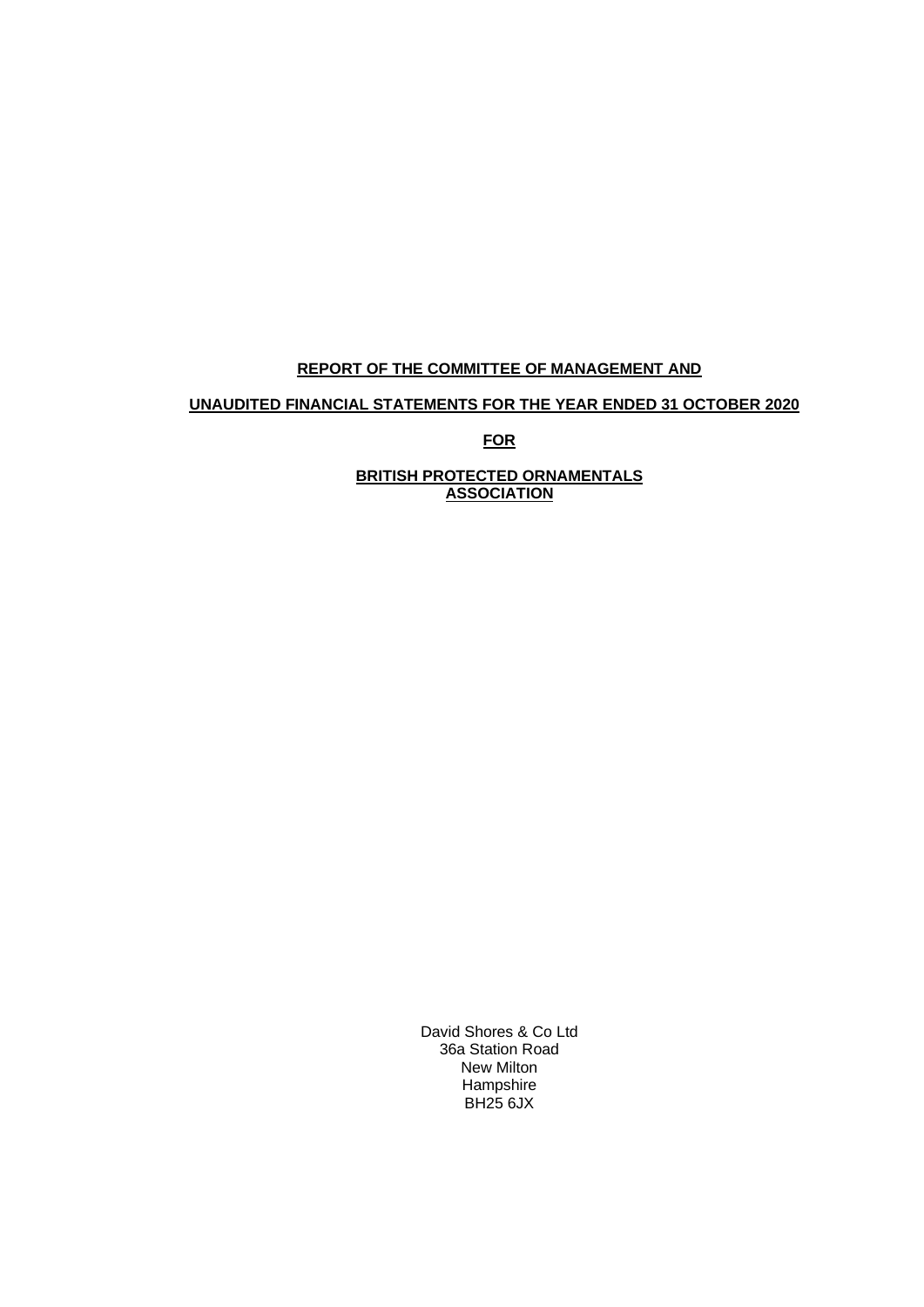## **CONTENTS OF THE FINANCIAL STATEMENTS for the Year Ended 31 OCTOBER 2020**

|                                                  | Page |
|--------------------------------------------------|------|
| <b>Committee Information</b>                     | 1    |
| <b>Report of the Committee of Management</b>     | 2    |
| <b>Statement of Committee's Responsibilities</b> | 3    |
| <b>Income and Expenditure Account</b>            | 4    |
| <b>Balance Sheet</b>                             | 5    |
| <b>Notes to the Financial Statements</b>         | 6    |
| <b>Chartered Accountants' Report</b>             | 8    |
| <b>Detailed Income and Expenditure Account</b>   | 9    |
| Notes to the Income and Expenditure Account      | 10   |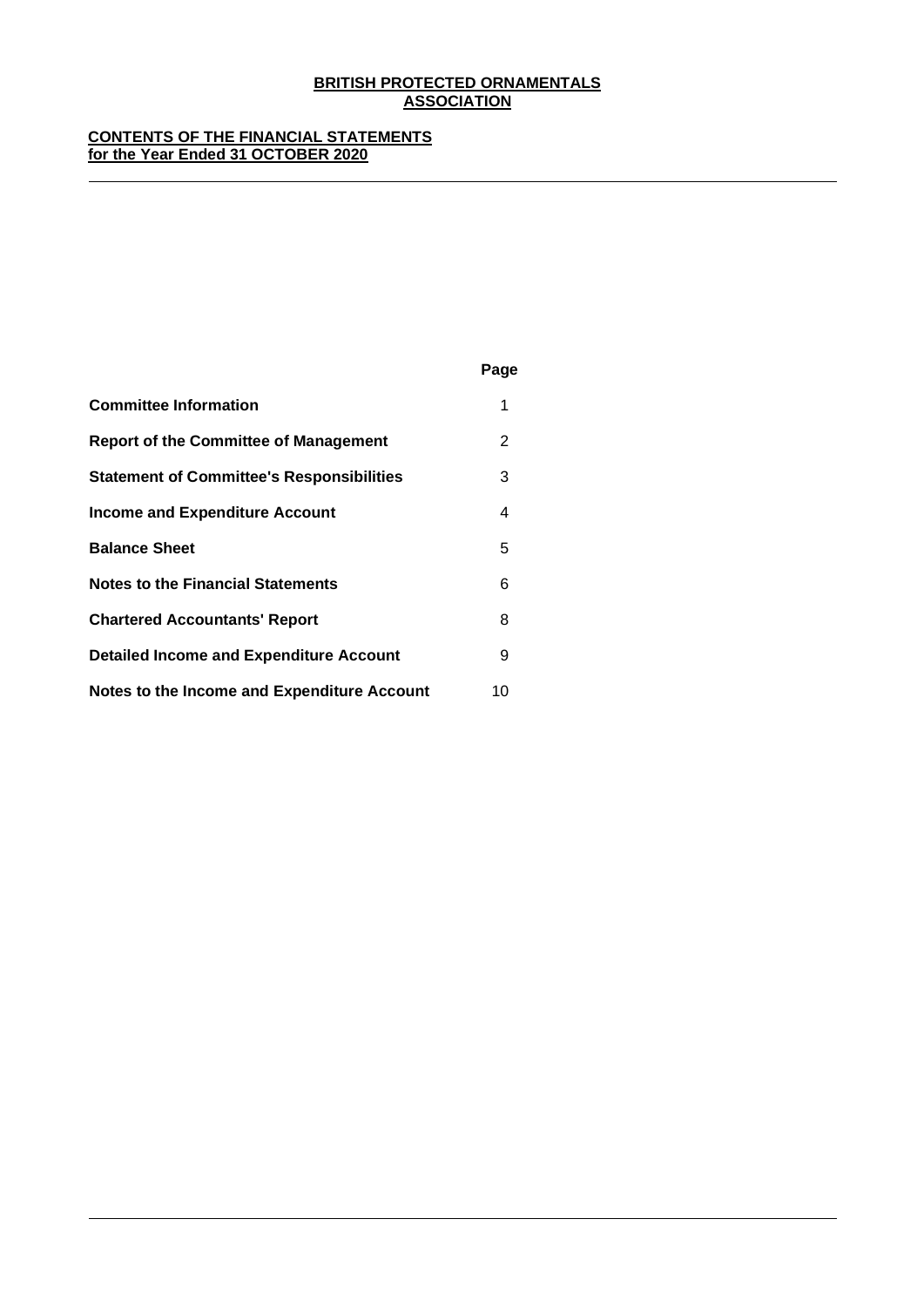## **COMMITTEE INFORMATION for the Year Ended 31 OCTOBER 2020**

**CHAIRMAN:** James Alcaraz

SECRETARY: Simon Davenport

**BUSINESS ADDRESS:** PO Box 691

**Chichester** West Sussex PO19 9NA

**ACCOUNTANTS:** David Shores & Co Ltd 36a Station Road New Milton Hampshire BH25 6JX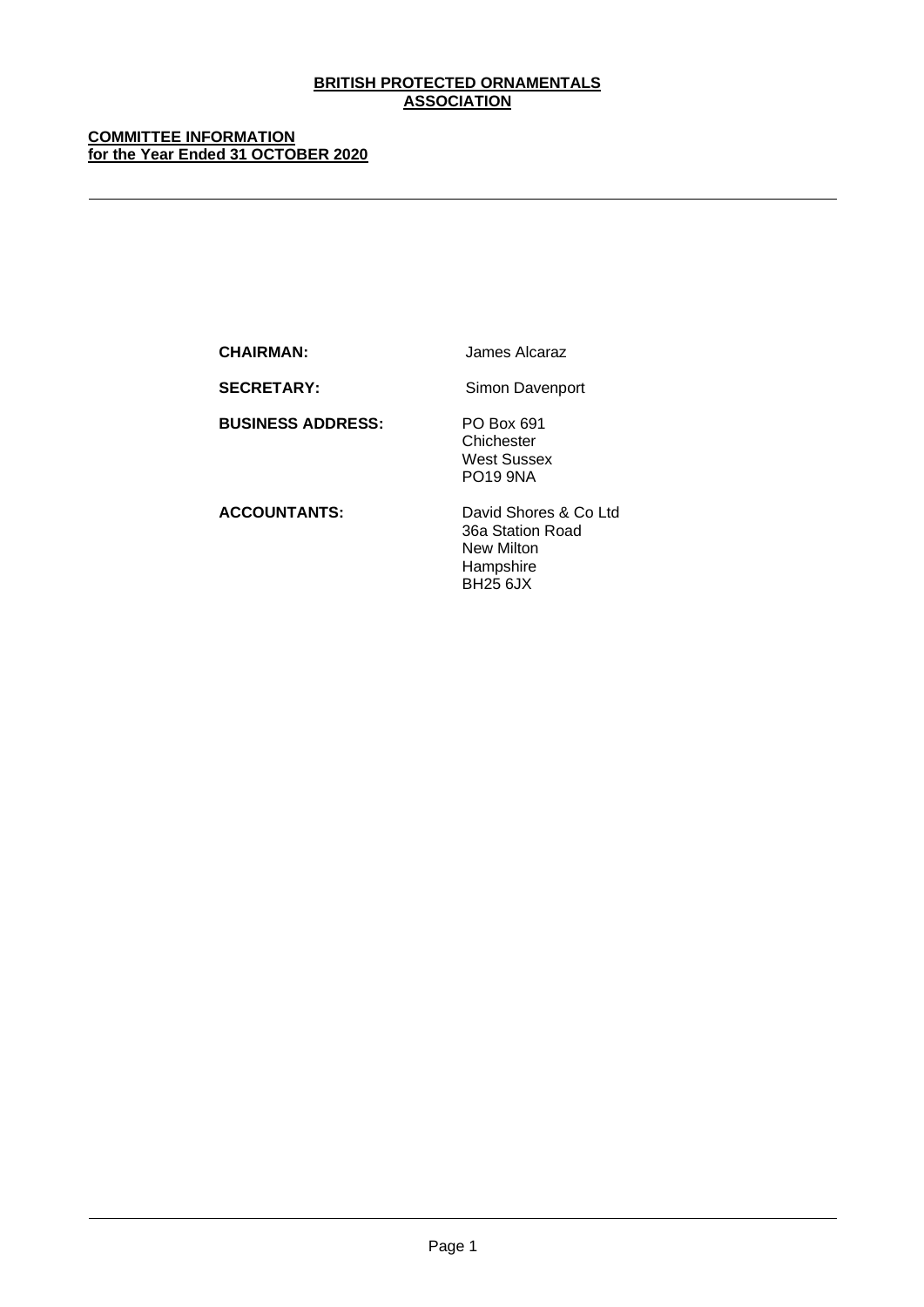## **REPORT OF THE COMMITTEE OF MANAGEMENT for the Year Ended 31 OCTOBER 2020**

The Committee of Management presents the financial statements for the year ended 31 October 2020 and reports a surplus of £11,709 (2019 - £5,266).

## **PRINCIPAL ACTIVITY**

The British Protected Ornamentals Association (BPOA) was founded in the late 1970s to promote bedding plants.

Over the years, the scope of the Association has expanded beyond bedding plants, to the point where we now represent the interests of those involved in the production of all British ornamental plants grown under protection.

The BPOA is a trade association representing both growers and the allied trade within this sector of horticulture. Today the Association's primary aim is to ensure that resources are directed towards growers' needs for R&D, marketing and political representation, and thereby assist growers of protected ornamental crops to grow together, and raise the profile of their industry. This is achieved through the activity of the Association's Technical and Marketing Committees.

The BPOA is a specialist group of the National Farmers' Union (NFU). We make good use of the influence and political lobbying strength of the NFU to ensure ornamental plant growers' interests are well represented within the wider horticultural and agricultural arena. By helping bedding plant, pot plant, cut flower and other ornamental plant growers to work together, the Association aims to achieve common goals that enable all growers to move forward in an ever-changing marketplace.

#### **COMMITTEE OF MANAGEMENT**

The following committee members have held office since 1 November 2019 save where marked:

- J. Alcaraz –Chairman
- S. Davenport Secretary
- L. Mason Treasurer
- A. Abbey
- C. Edwards
- T. Kerley
- S. Lowen
- P. Mabon
- A. Spiers
- D. Taylor resigned  $14<sup>th</sup>$  January 2020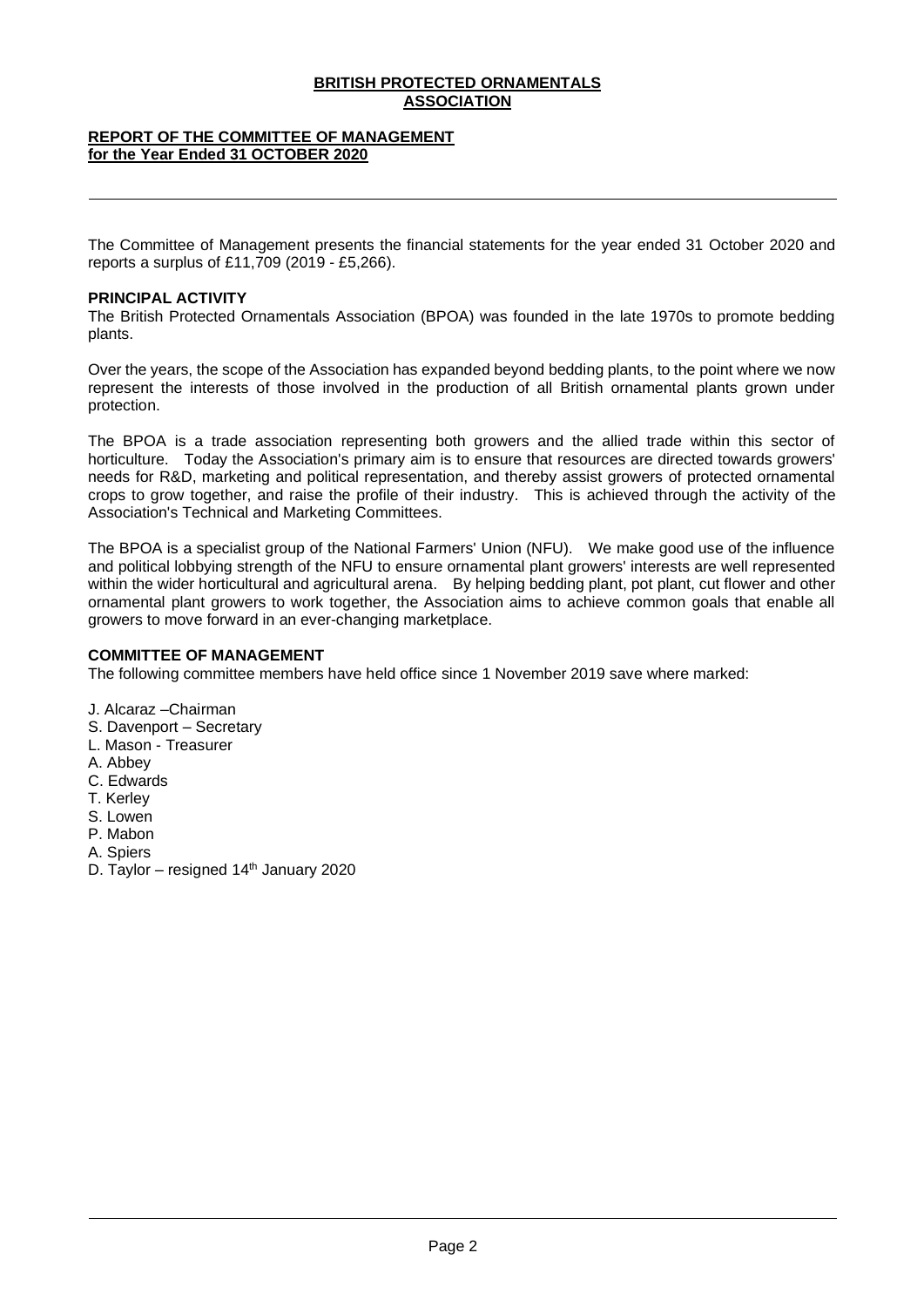## **STATEMENT OF COMMITTEE OF MANAGEMENT'S RESPONSIBILITIES for the Year Ended 31 OCTOBER 2020**

## **Statement of Committee of Management's responsibilities**

The Committee of Management is responsible for preparing any management report and financial statements in accordance with applicable law and regulations.

The Association's rules require the Committee of Management to prepare financial statements for each financial year. Under those rules the Committee of Management has elected to prepare the financial statements in accordance with United Kingdom Generally Accepted Accounting Practice (United Kingdom Accounting Standards and applicable law). The Committee of Management must not approve the financial statements unless it is satisfied that they give a true and fair view of the state of affairs of the Association and of the income and expenditure of the Association for that period. In preparing these financial statements, the Committee of Management is required to:

- select suitable accounting policies and then apply them consistently;
- make judgements and accounting estimates that are reasonable and prudent; and
- prepare the financial statements on the going concern basis unless it is inappropriate to presume that the Association will continue in business.

The Committee of Management is responsible for keeping proper books of account that are sufficient to show and explain the Association's transactions and disclose with reasonable accuracy at any time the financial position of the Association and enable it to ensure that the financial statements comply with the relevant laws. The Committee of Management is also responsible for establishing and maintaining a satisfactory system of control of its books of account, its cash holdings and its receipts and remittances, safeguarding the assets of the Association and hence for taking reasonable steps for the prevention and detection of fraud and other irregularities.

## **On behalf of the Committee of Management:**

................................................................. **L Mason - Treasurer**

Date: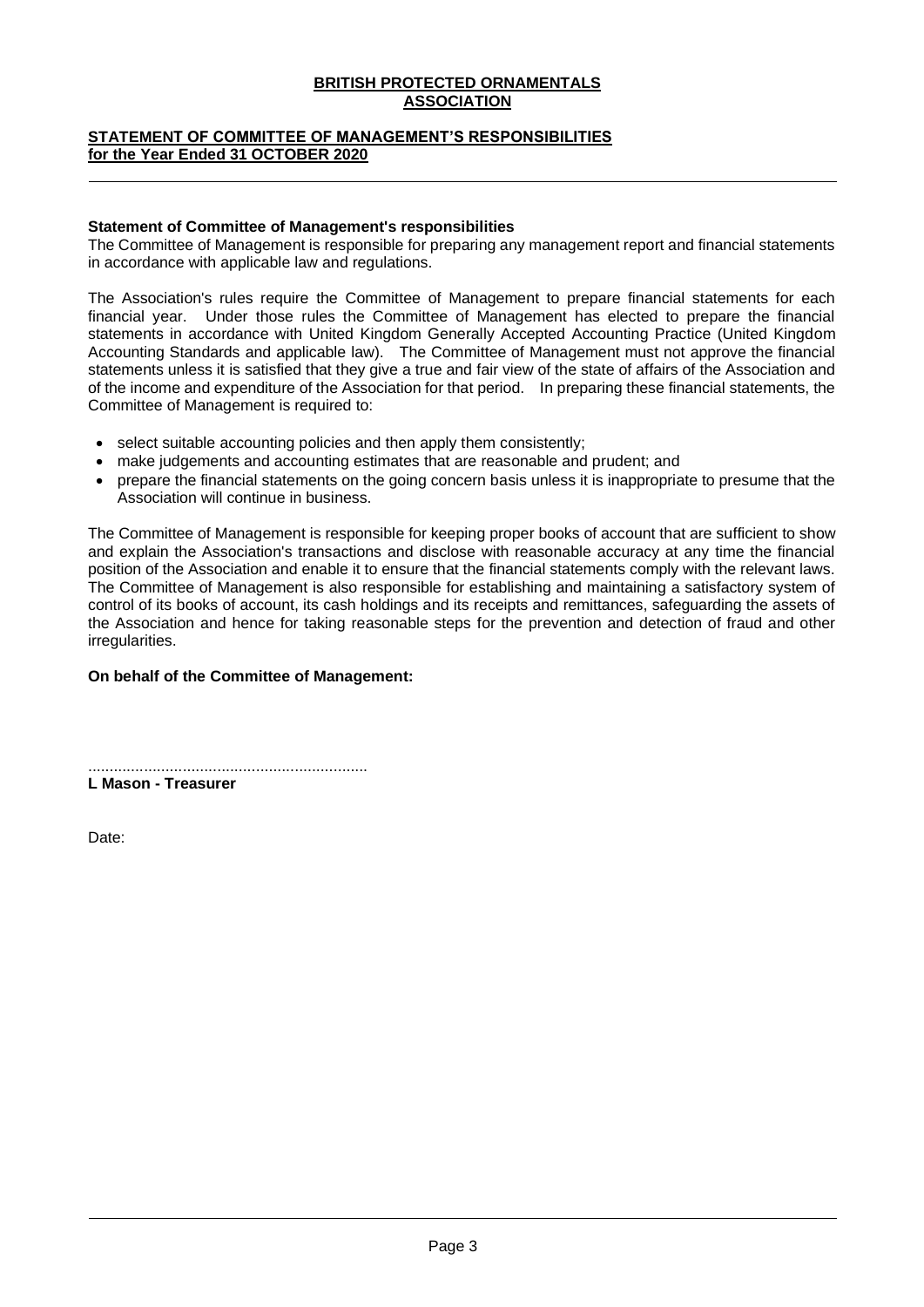## **INCOME AND EXPENDITURE ACCOUNT for the Year Ended 31 OCTOBER 2020**

|                                                                           | 2020<br>£ | 2019<br>£ |
|---------------------------------------------------------------------------|-----------|-----------|
| <b>INCOME</b>                                                             | 40,608    | 38,254    |
| Administrative expenses                                                   | 28,917    | 33,020    |
| <b>OPERATING SURPLUS/(DEFICIT)</b>                                        | 11,691    | 5,234     |
| Interest receivable and similar income                                    | 18        | 32        |
| <b>SURPLUS/(DEFICIT) ON ORDINARY</b><br><b>ACTIVITIES BEFORE TAXATION</b> | 11,709    | 5,266     |
| Tax on surplus/(deficit) on ordinary<br>activities                        |           |           |
| SURPLUS/(DEFICIT) FOR THE FINANCIAL YEAR                                  | 11,709    | 5,266     |

The notes form part of these financial statements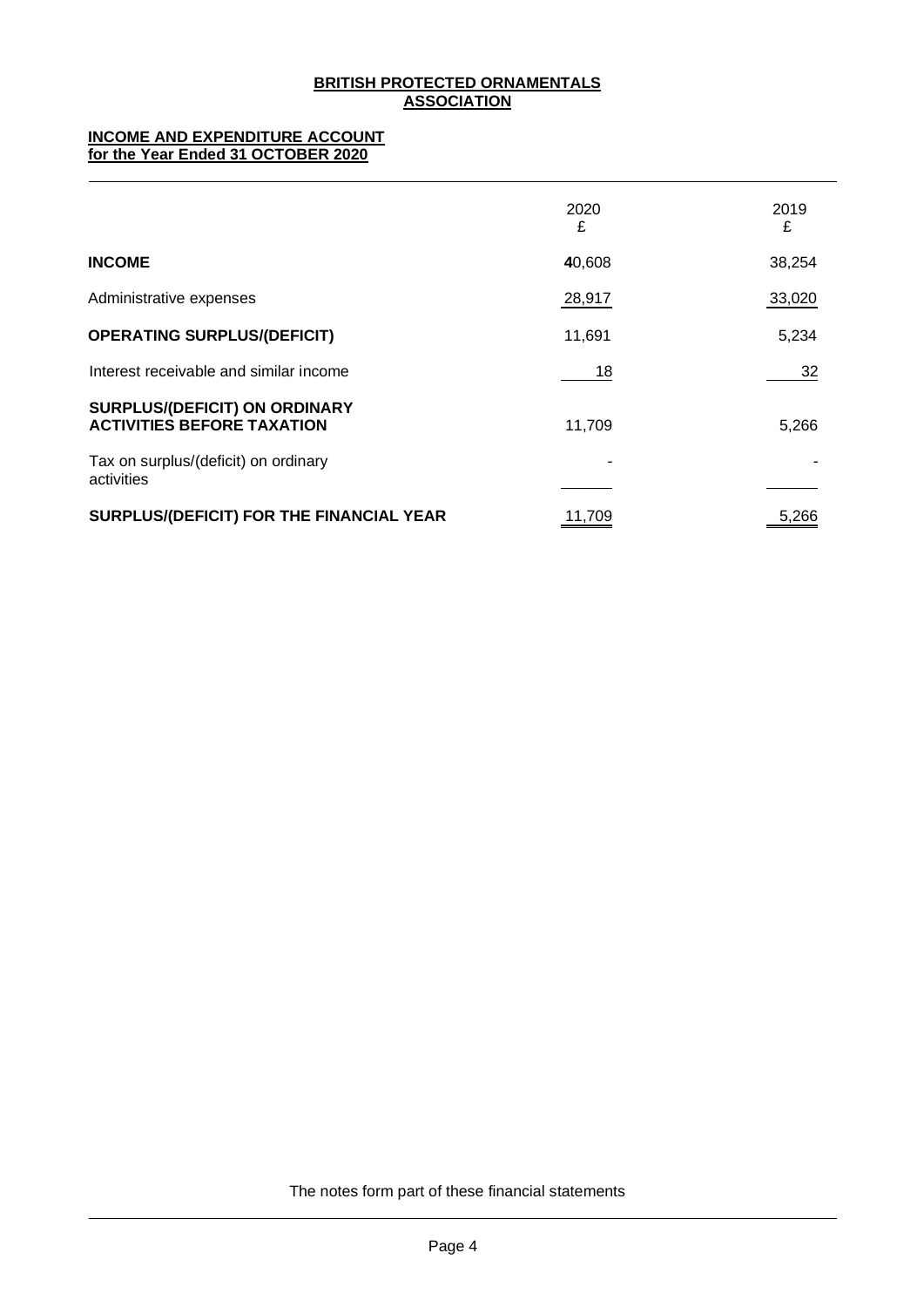## **BALANCE SHEET 31 OCTOBER 2020**

|                                                         | <b>Notes</b> | 2020<br>£       | 2019<br>£       |
|---------------------------------------------------------|--------------|-----------------|-----------------|
| <b>CURRENT ASSETS</b><br><b>Debtors</b><br>Cash at bank | 3            | 2,418<br>46,416 | 2,419<br>34,276 |
| <b>CREDITORS</b>                                        |              | 48,834          | 36,695          |
| Amounts falling due within one year                     | 4            | 3,291           | 2,861           |
| <b>NET CURRENT ASSETS</b>                               |              | 45,543          | 33,834          |
| <b>TOTAL ASSETS LESS CURRENT</b><br><b>LIABILITIES</b>  |              | 45,543          | 33,834          |
| <b>RESERVES</b><br>Income and Expenditure account       | 5            | 45,543          | 33,834          |
|                                                         |              | 45,543          | 33,834          |

The Association was entitled to exemption from audit for the year ended 31 October 2020.

The members have not required the Association to obtain an audit of its financial statements for the year ended 31 October 2020.

The Committee of Management acknowledge their responsibilities for:

- (a) ensuring that the Association keeps proper accounting records; and
- (b) preparing financial statements which give a true and fair view of the state of affairs of the Association as at the end of each financial year and of its surplus or deficit for each financial year.

Approved by the Committee of Management for issue on.

................................................................. L Mason

**Treasurer**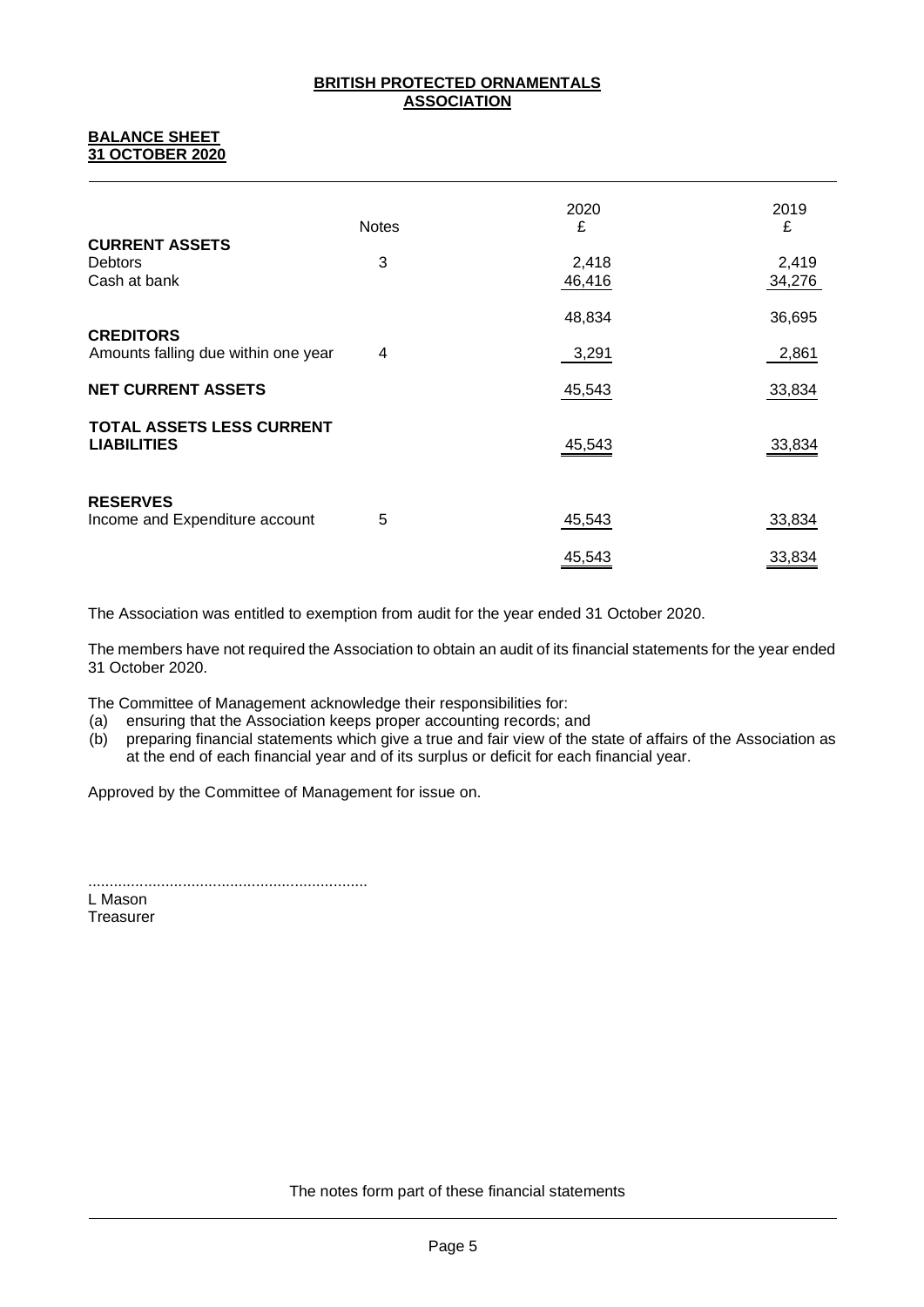#### **NOTES TO THE FINANCIAL STATEMENTS for the Year Ended 31 October 2020**

## 1. **ACCOUNTING POLICIES**

## **Accounting convention**

The financial statements have been prepared under the historical cost convention and in accordance with the micro-entity provisions.

#### **Turnover**

Income represents amounts received or receivable for subscriptions and donations, net of VAT.

#### **Tangible fixed assets**

Tangible fixed assets are stated at cost less depreciation. Depreciation is provided at rates calculated to write off the cost less estimated residual value of each asset over its expected useful life, as follows:

| Computer equipment |  | 33% p.a. straight line |
|--------------------|--|------------------------|
| Office equipment   |  | 25% p.a. straight line |

#### **Taxation**

The Association is liable to taxation on its investment income only.

## 2. **TANGIBLE FIXED ASSETS**

|                                                               | Plant and<br>Machinery<br>etc.<br>£ |
|---------------------------------------------------------------|-------------------------------------|
| <b>COST</b><br>At 1 November 2019 and 31 October 2020         | 2,248                               |
| <b>DEPRECIATION</b><br>At 1 November 2019 and 31 October 2020 | 2,248                               |
| <b>NET BOOK VALUE</b><br>At 31 October 2020                   |                                     |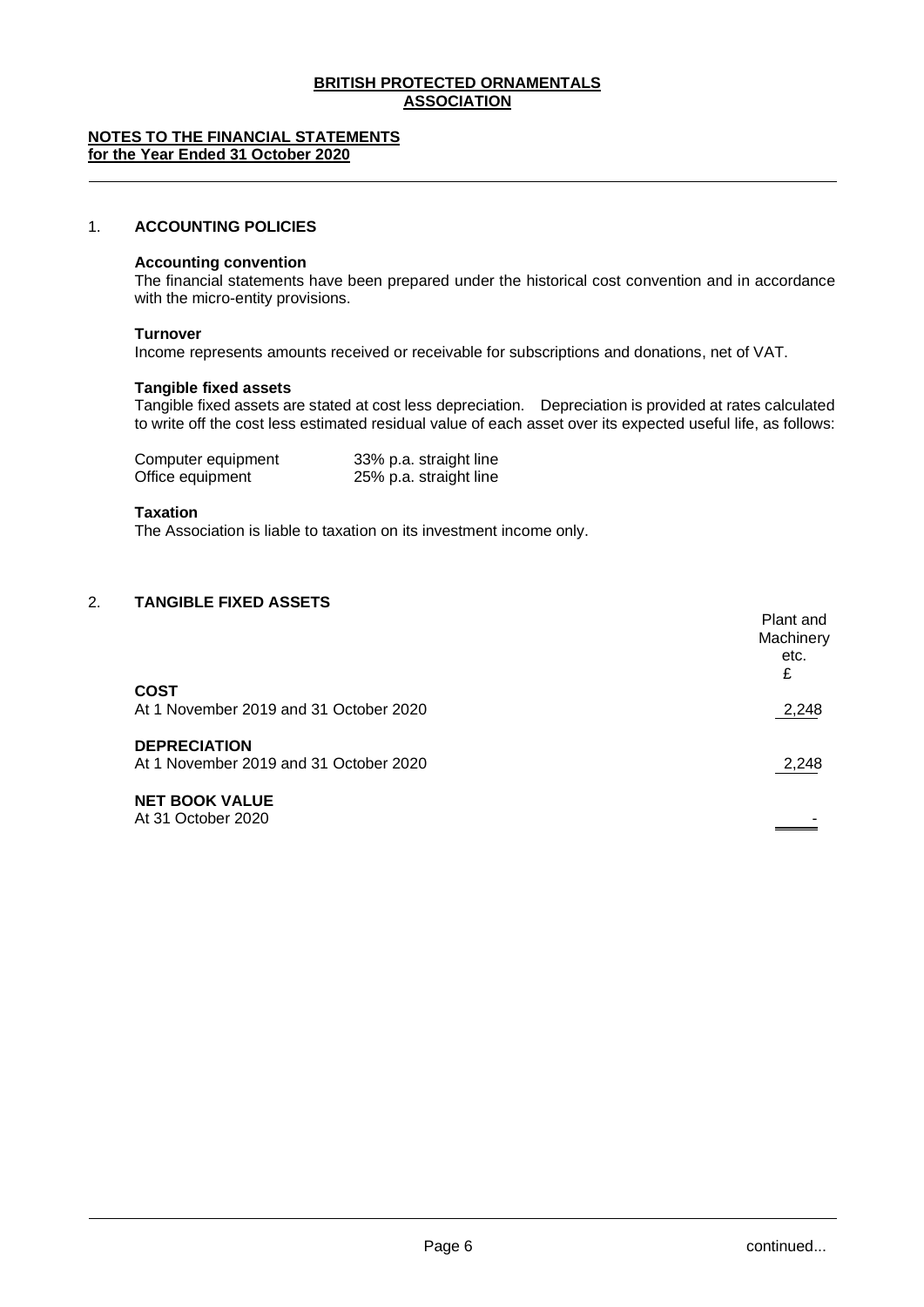## **NOTES TO THE FINANCIAL STATEMENTS - continued for the Year Ended 31 OCTOBER 2020**

| 3. | <b>DEBTORS: AMOUNTS FALLING DUE WITHIN ONE YEAR</b>                | 2020              | 2019              |
|----|--------------------------------------------------------------------|-------------------|-------------------|
|    | Trade debtors<br>Other debtors                                     | £<br>2,154<br>264 | £<br>2,160<br>259 |
|    |                                                                    | 2,418             | 5,232             |
| 4. | <b>CREDITORS: AMOUNTS FALLING DUE WITHIN ONE YEAR</b>              | 2020              | 2019              |
|    | Trade creditors<br>Taxation and social security<br>Other creditors | £<br>2,678<br>613 | £<br>2,266<br>595 |
|    |                                                                    | 3,291             | 2,861             |
| 5. | <b>RESERVES</b>                                                    |                   |                   |
|    |                                                                    |                   | Reserve fund<br>£ |
|    | $A + A$ $A + \ldots$ $A + \ldots$ $A + A$                          |                   | 00.001            |

| At 1 November 2019   | 33.834        |
|----------------------|---------------|
| Surplus for the year | <u>11,709</u> |
| At 31 October 2020   | 45,543        |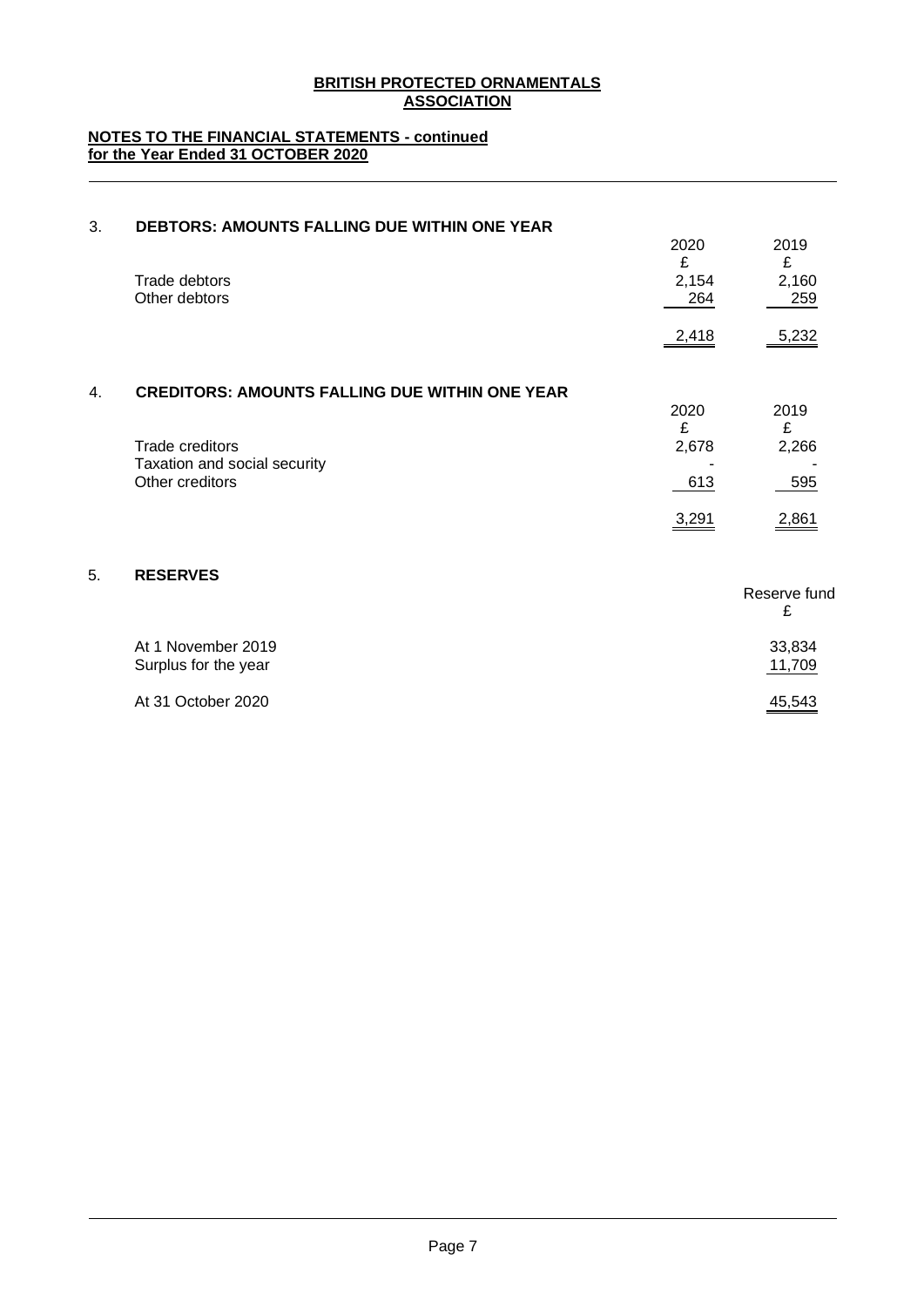#### **CHARTERED ACCOUNTANTS' REPORT TO THE COMMITTEE OF MANAGEMENT ON THE UNAUDITED FINANCIAL STATEMENTS OF BRITISH PROTECTED ORNAMENTALS ASSOCIATION**

In order to assist you to fulfil your duties we have prepared for your approval the financial statements of British Protected Ornamentals Association for the year ended 31 OCTOBER 2020 which comprise the Income and Expenditure Account, the Balance Sheet, and the related notes from the Association's accounting records and from information and explanations you have given us.

As a practising member firm of the Institute of Chartered Accountants of Scotland, we are subject to its ethical and other professional requirements, detailed at http://www.icas.org.uk/accountspreparationguidance.

This report is made solely to the Committee of Management of British Protected Ornamentals Association in accordance with our terms of engagement. Our work has been undertaken solely to prepare for your approval the financial statements of British Protected Ornamentals Association and state those matters that we have agreed to state to the Committee of Management of British Protected Ornamentals Association in this report in accordance with the requirements of the Institute of Chartered Accountants of Scotland as detailed at http://www.icas.org.uk/accountspreparationguidance. To the fullest extent permitted by law, we do not accept or assume responsibility to anyone other than the Association and its Committee of Management for our work or for this report.

It is your duty to ensure that British Protected Ornamentals Association has kept adequate accounting records and to prepare statutory financial statements that give a true and fair view of the assets, liabilities, financial position and surplus of British Protected Ornamentals Association. You consider that British Protected Ornamentals Association is exempt from the statutory audit requirement for the year.

We have not been instructed to carry out an audit or a review of the financial statements of British Protected Ornamentals Association. For this reason, we have not verified the accuracy or completeness of the accounting records or information and explanations you have given to us and we do not, therefore, express any opinion on the statutory financial statements.

David Shores & Co Ltd 36a Station Road New Milton **Hampshire** BH25 6JX

Date: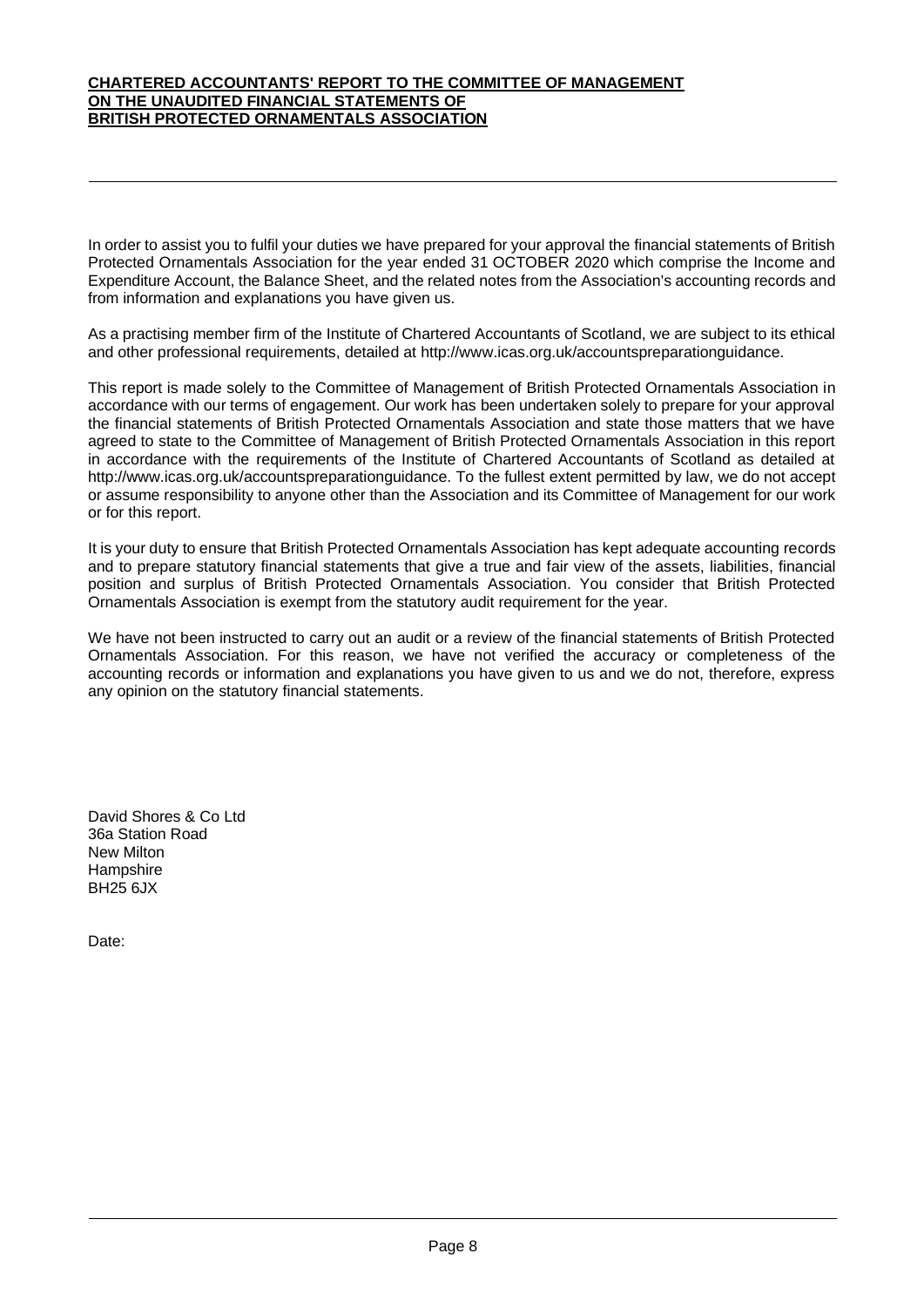## **DETAILED FINANCIAL STATEMENTS**

# **FOR THE YEAR ENDED 31 OCTOBER 2020**

**FOR**

## **BRITISH PROTECTED ORNAMENTALS ASSOCIATION**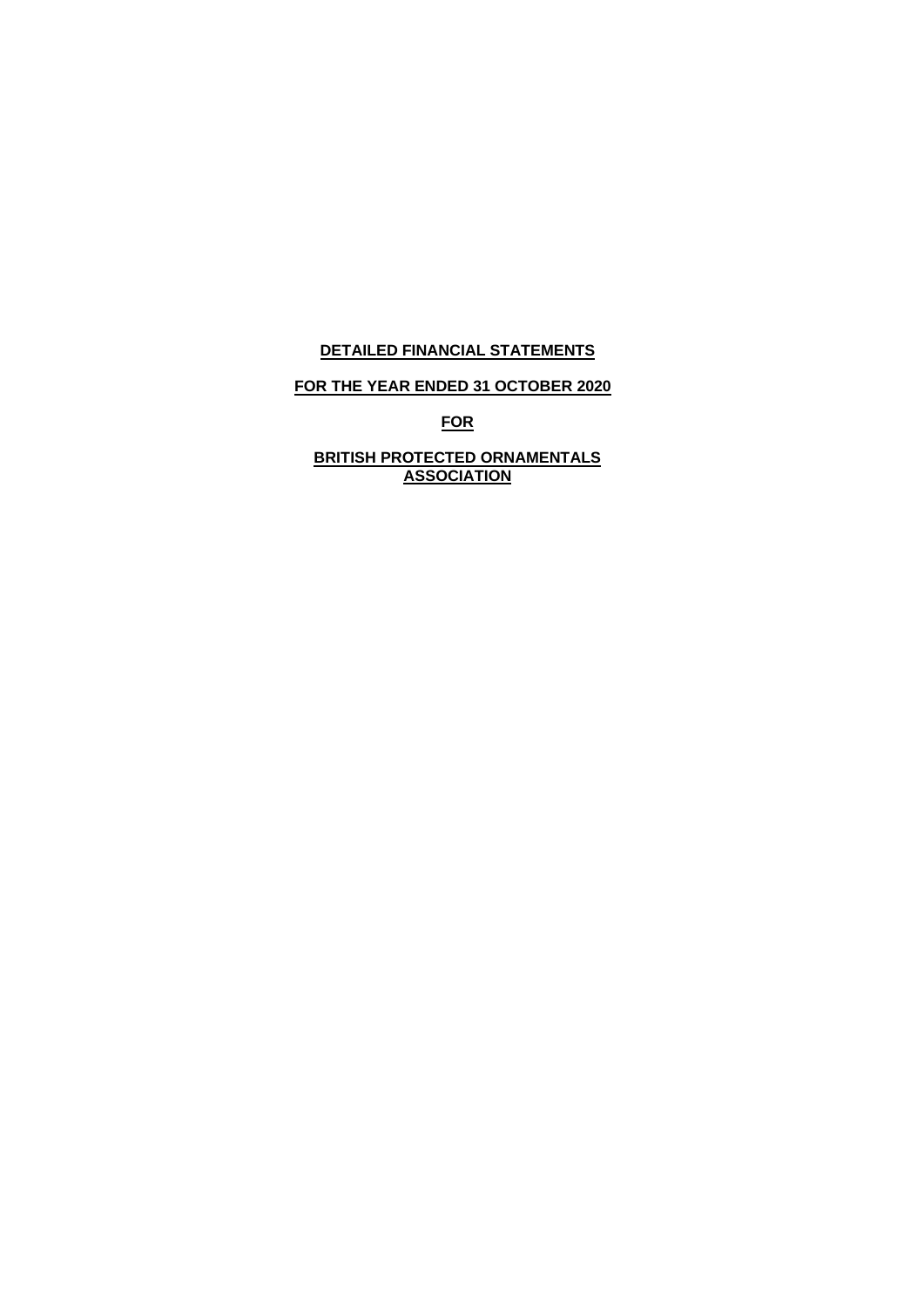## **INCOME AND EXPENDITURE ACCOUNT for the Year Ended 31 OCTOBER 2020**

|                                          |              | 2020           |        | 2019         |        |
|------------------------------------------|--------------|----------------|--------|--------------|--------|
|                                          | <b>Notes</b> | £              | £      | £            | £      |
| <b>INCOME</b>                            | 1            |                | 40,608 |              | 38,254 |
| Administrative expenses<br>Finance costs | 2<br>3       | 28,927<br>(10) |        | 32,940<br>80 |        |
|                                          |              |                | 28,917 |              | 33,020 |
| <b>OPERATING SURPLUS/(DEFICIT)</b>       |              |                | 11,691 |              | 5,234  |
| Finance income                           | 4            |                | 18     |              | 32     |
| <b>SURPLUS/(DEFICIT) BEFORE TAXATION</b> |              |                | 11,709 |              | 5,266  |